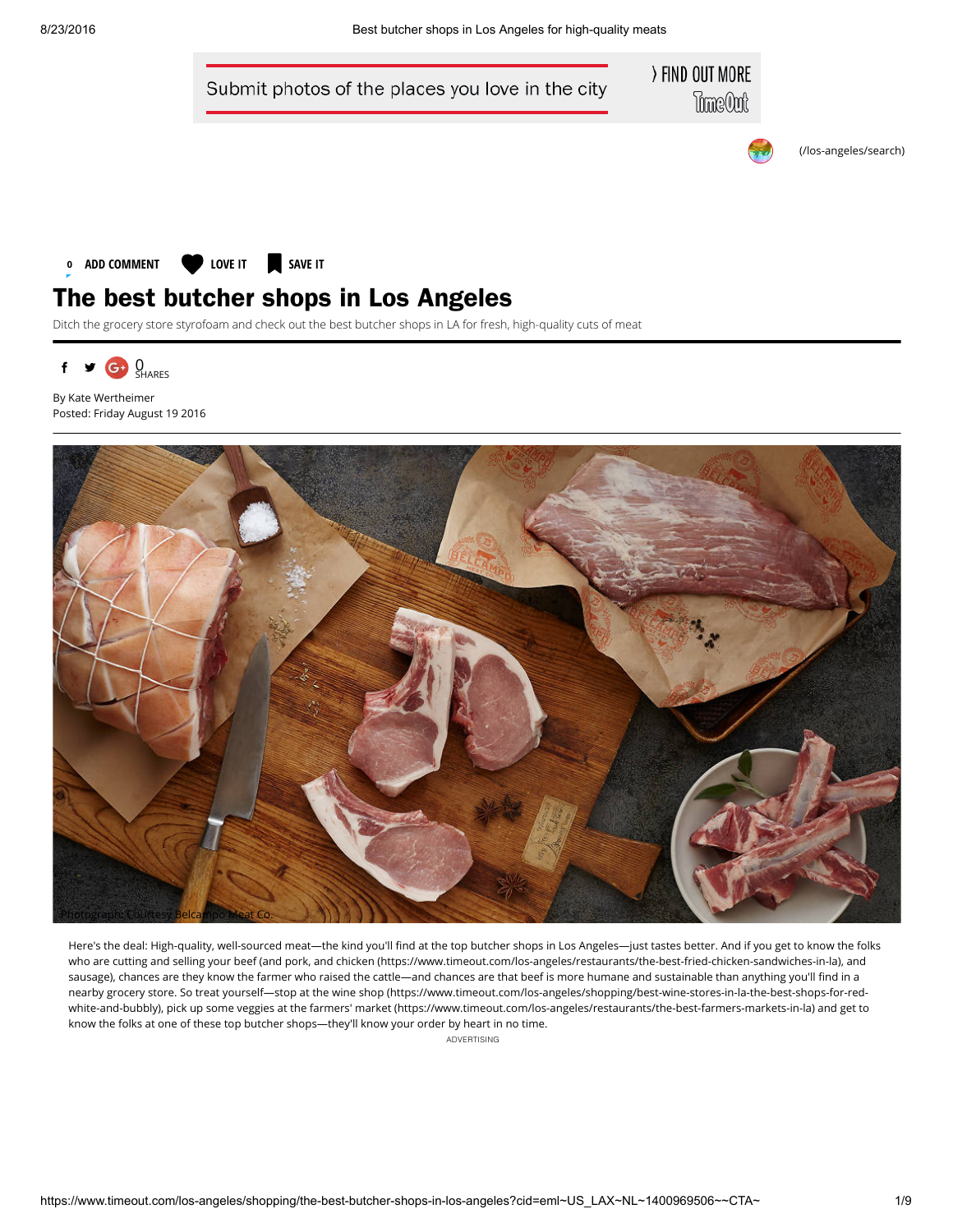### Top butcher shops in Los Angeles



[\(/los-angeles/restaurants/belcampo-meat-co\)](https://www.timeout.com/los-angeles/restaurants/belcampo-meat-co)

#### Belcampo Meat Co. [\(/los-angeles/restaurants/belcampo-meat-co\)](https://www.timeout.com/los-angeles/restaurants/belcampo-meat-co)

 $\swarrow$  Recommended

Serving as both a butcher shop and a burger joint, Belcampo Meat Co. offers customers a solid lunch spot to grab a burger, pulled pork sandwich, or maybe even pick up a pound of ground beef to bring home. The company prides itself on sustainable, organic meat, a practice that is readily apparent as soon as you bite into one of their famed cheeseburgers. They built their own processing facility to create a stress-free environment for their animals, and use traditional hand-cutting methods to craft the cuts of meat you'll find in both the shop and the restaurant.

# READ MORE ∂᠗★့◎□⊙ヘ→モ★モ◎৶★モ◎℅₲⊞★⊙ヘゟ◎৶@モ★─⊙⇙≌¿□⊘モ⊙∀□─◎G

o Downtown Historic Core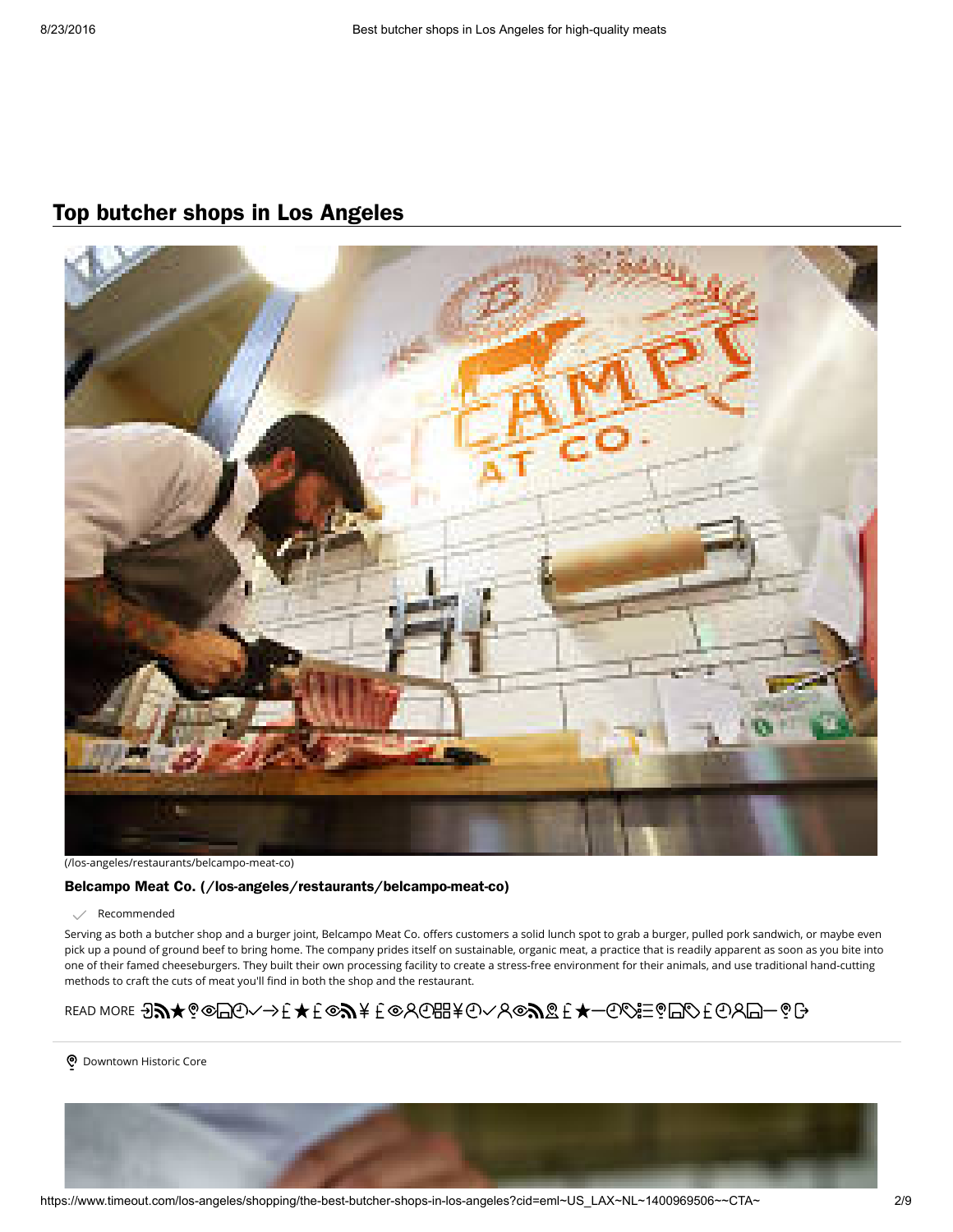

[\(/los-angeles/restaurants/gwen-butcher-shop-restaurant\)](https://www.timeout.com/los-angeles/restaurants/gwen-butcher-shop-restaurant)

#### Gwen Butcher Shop & Restaurant [\(/los-angeles/restaurants/gwen-butcher-shop-restaurant\)](https://www.timeout.com/los-angeles/restaurants/gwen-butcher-shop-restaurant)

Curtis Stone has opened his highly anticipated sophomore project in LA after the success of his Beverly Hills restaurant, Maude [\(https://www.timeout.com/los](https://www.timeout.com/los-angeles/restaurants/maude)angeles/restaurants/maude). At Gwen, you're greeted with a butcher case as soon as you open the door, where you can buy coils of lamb sausage or hefty cuts of steak to take home. The staff here specializes in whole animal butchery. In addition to charcuterie, terrines, salami, prosciutto and more, look for gorgeous, marbled cuts of Australia's famed Blackmore Wagyu beef. But the folks at Gwen know that not everyone is a whiz when it comes to cooking their own meat, which is why the stunning restaurant next door is worth a visit all on its own.

### READ MORE ∂᠗★♡◎□⊙ヘ→モ★モ◎♪★モ◎≻G⊞★⊙ヘゟ◎♪≫€ヽ□☎⊞ゟー→モ¥□◎→◎☷□¥€◎ゟŒ

#### o Hollywood



https://www.timeout.com/los-angeles/shopping/the-best-butcher-shops-in-los-angeles?cid=eml~US\_LAX~NL~1400969506~~CTA~ 3/9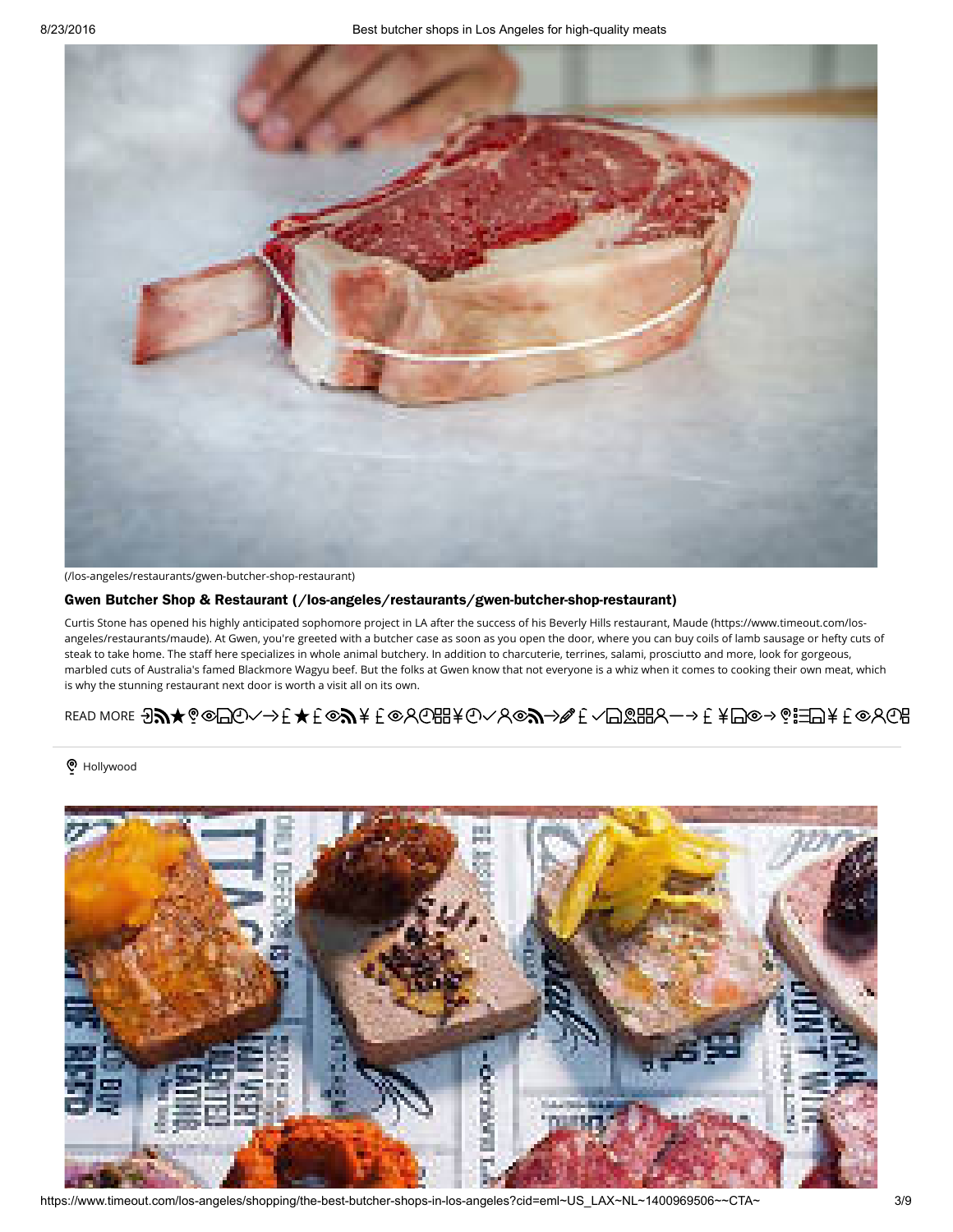

[\(/los-angeles/restaurants/the-cannibal\)](https://www.timeout.com/los-angeles/restaurants/the-cannibal)

#### The Cannibal [\(/los-angeles/restaurants/the-cannibal\)](https://www.timeout.com/los-angeles/restaurants/the-cannibal)

As both a meat-centric restaurant and a butcher/sandwich shop, the Cannibal LA meets all your protein needs, whether you're in the mood for a prosciutto-filled sandwich or a spring lamb with peas and fava beans. On one side, a butcher shop offers shelves filled with local goods and a meat case lined with beautiful cuts of beef, pork and chicken; a selection of cold and hot sandwiches is also available (we're partial to the Italian Combo). The restaurant sits next door, where you can fill up on plates of charcuterie, sausages, burgers and, yes, even the occasional vegetable.

### READ MORE JA★?©□①√→£★£©A¥£©8©⊞¥⊙√8©AR→£□-⊙√√º&⊙★G

#### o Culver City



(/los-angeles/shopping/mccalls-meat-and-fish-company)

#### McCall's Meat and Fish Company [\(/los-angeles/shopping/mccalls-meat-and-fish-company\)](https://www.timeout.com/los-angeles/shopping/mccalls-meat-and-fish-company)

https://www.timeout.com/los-angeles/shopping/the-best-butcher-shops-in-los-angeles?cid=eml~US\_LAX~NL~1400969506~~CTA~ 4/9 On top of devoting themselves to providing customers the "best of the best" in the meat and fish market, knowledgeable owners Nathan McCall and Karen Yoo (both of whom spent time in the kitchen at Daniel in New York City) also place high priority on sharing their love and passion for food with customers from all walks of life. As you're perusing perfectly portioned fresh fish and exquisitely marbled cuts of beef, don't be surprised if you spend half your visit in conversation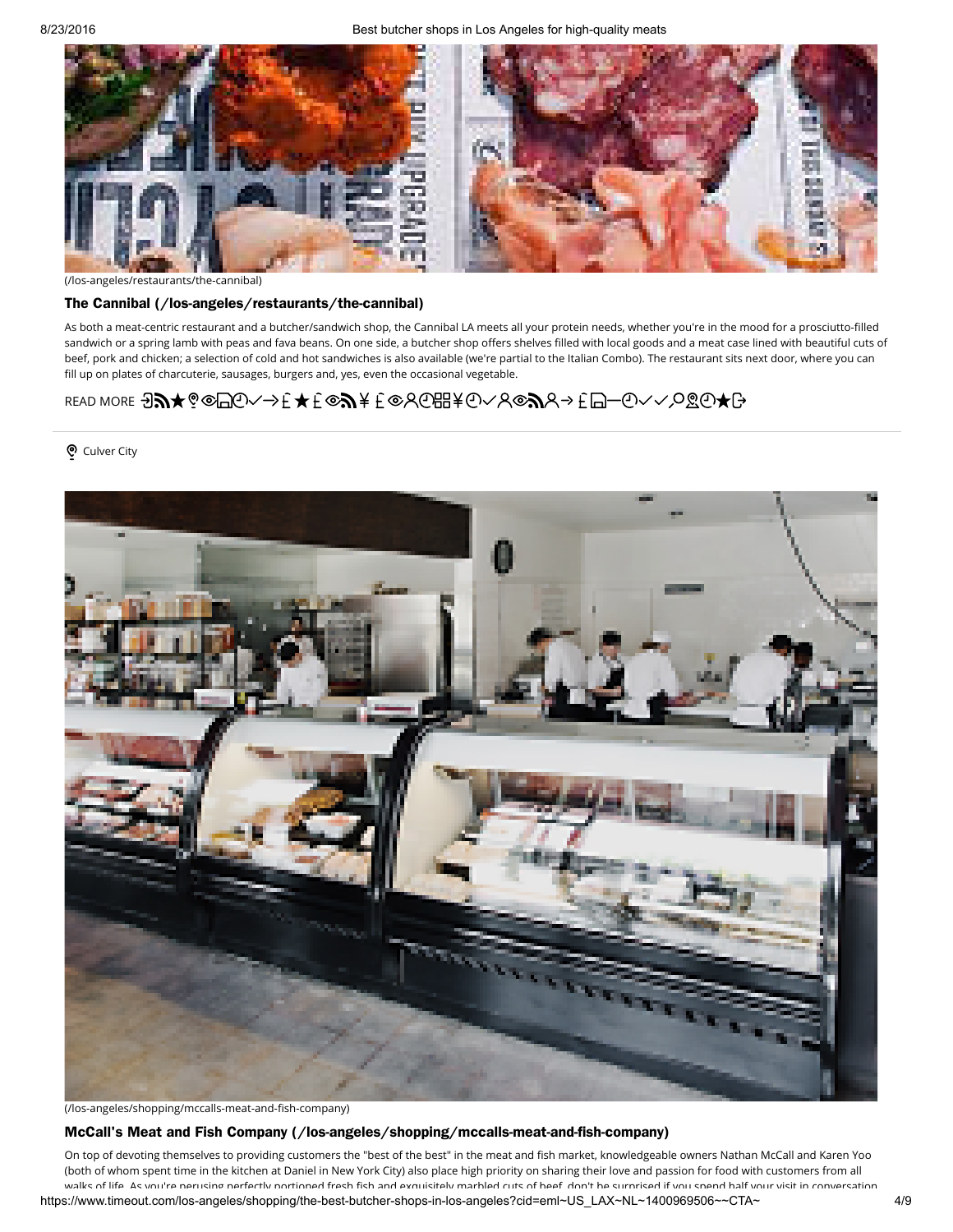#### 8/23/2016 **Best butcher shops in Los Angeles for high-quality meats** Best butcher shops in Los Angeles for high-quality meats

walks of life. As you're perusing perfectly portioned fresh rish and exquisitely marbled cuts of beef, don't be surprised if you spend half your visit in conversation with them about finding the perfect handmade sausages, Thanksgiving turkey or sashimi-grade tuna to suit your culinary needs.

### READ MORE 9♪★◎◎□⊙ヘ→モ ★モ◎♪◎→◎☵≡○ヘ→♪◇──⊙★★◎□◇モ⊙Y□⊙ヽ+□€◇◎→□─◎◇言

o Los Feliz





[\(/los-angeles/shopping/rabbis-daughter\)](https://www.timeout.com/los-angeles/shopping/rabbis-daughter)

#### Rabbi's Daughter [\(/los-angeles/shopping/rabbis-daughter\)](https://www.timeout.com/los-angeles/shopping/rabbis-daughter)

Owners Israel and Nomi Feuerstein opened this upscale kosher butcher shop after realizing that so many of their important family and holiday moments revolved around food—very special food. Rabbi's Daughter (Nomi really is one!) is a neighborhood staple, providing antibiotic and hormone-free beef and poultry, as well as grass-fed beef and organic poultry, plus extra special cuts of lamb and veal. In addition to raw meats, Rabbi's Daughter offers a menu of deli and hot sandwiches, side dishes, soups and signature lunch specials like shawarma and schnitzel. For those who care about kosher, Rabbi's Daughter is under the supervision and certifaction of Rabbi Dr. Yehuda Bukspan.

### READ MORE ∂᠗★့◎□⊙ヘ→モ★モ◎♪◎→◎☶⊃◇⌒→♪≮⊙☎☎◇◎□+⊙⊞→→</u>R€¥G

o Westwood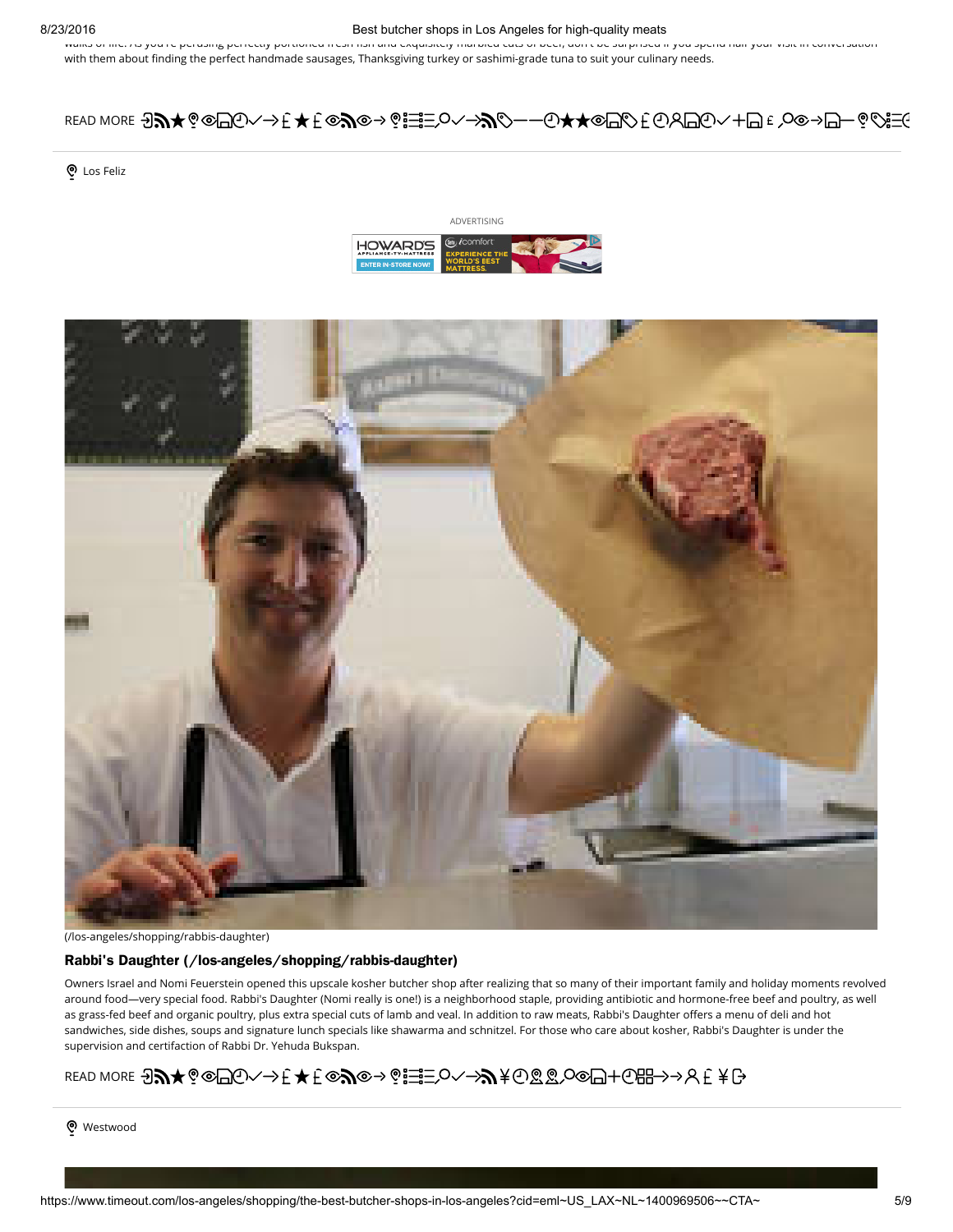

[\(/los-angeles/shopping/the-huntington-meats\)](https://www.timeout.com/los-angeles/shopping/the-huntington-meats)

#### The Huntington Meats [\(/los-angeles/shopping/the-huntington-meats\)](https://www.timeout.com/los-angeles/shopping/the-huntington-meats)

Located in the Original Farmers Market [\(https://www.timeout.com/los-angeles/things-to-do/the-original-farmers-market\)](https://www.timeout.com/los-angeles/things-to-do/the-original-farmers-market), Dan Vance and Jim Cascone's butcher shop has been a neighborhood standby since 1986 (and was the place Nancy Silverton called on for her nearby and now-shuttered Short Order's burgers). Locals drop in for 21-day aged meat, sausages from traditional sweet Italian and Bratwurst to more exotic wild boar and alligator Andouille, beef jerky, stocks and housemade grilling sauces and marinades. Carnivores and butcher wannabes can learn all about beef and sausage making in regularly scheduled, on-site classes.

## READ MORE 97⊁©©@©∠→È★£©?©→®; $\equiv$ O∠→?/\+DO+@}

#### o Fairfax District



https://www.timeout.com/los-angeles/shopping/the-best-butcher-shops-in-los-angeles?cid=eml~US\_LAX~NL~1400969506~~CTA~ 6/9